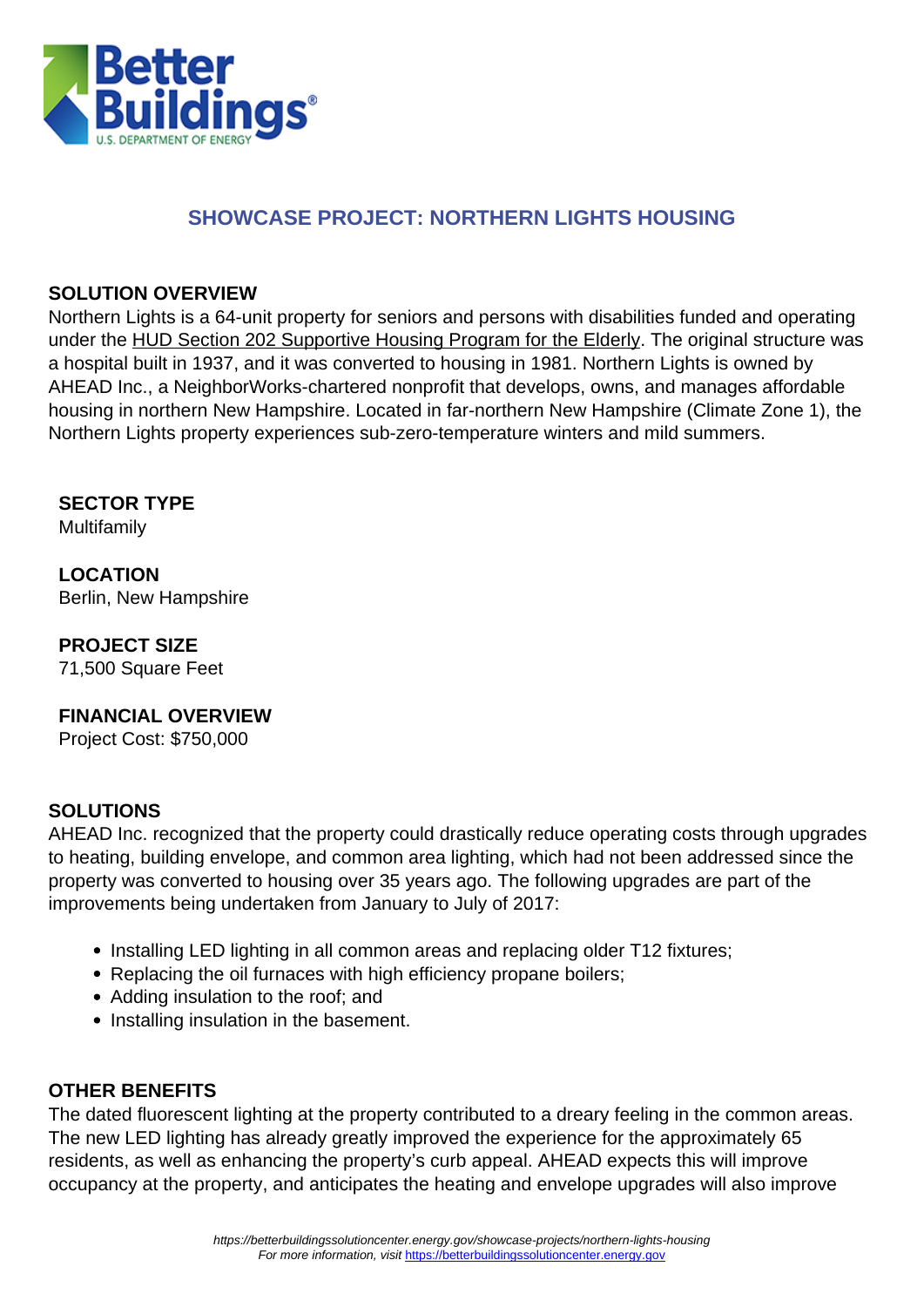overall resident comfort. AHEAD further plans to reinvest the cost savings achieved through the energy efficiency upgrades back into the property to enhance residents' experience through other upgrades, such as kitchens, bathrooms, etc., which have not been refurbished since the original property conversion.